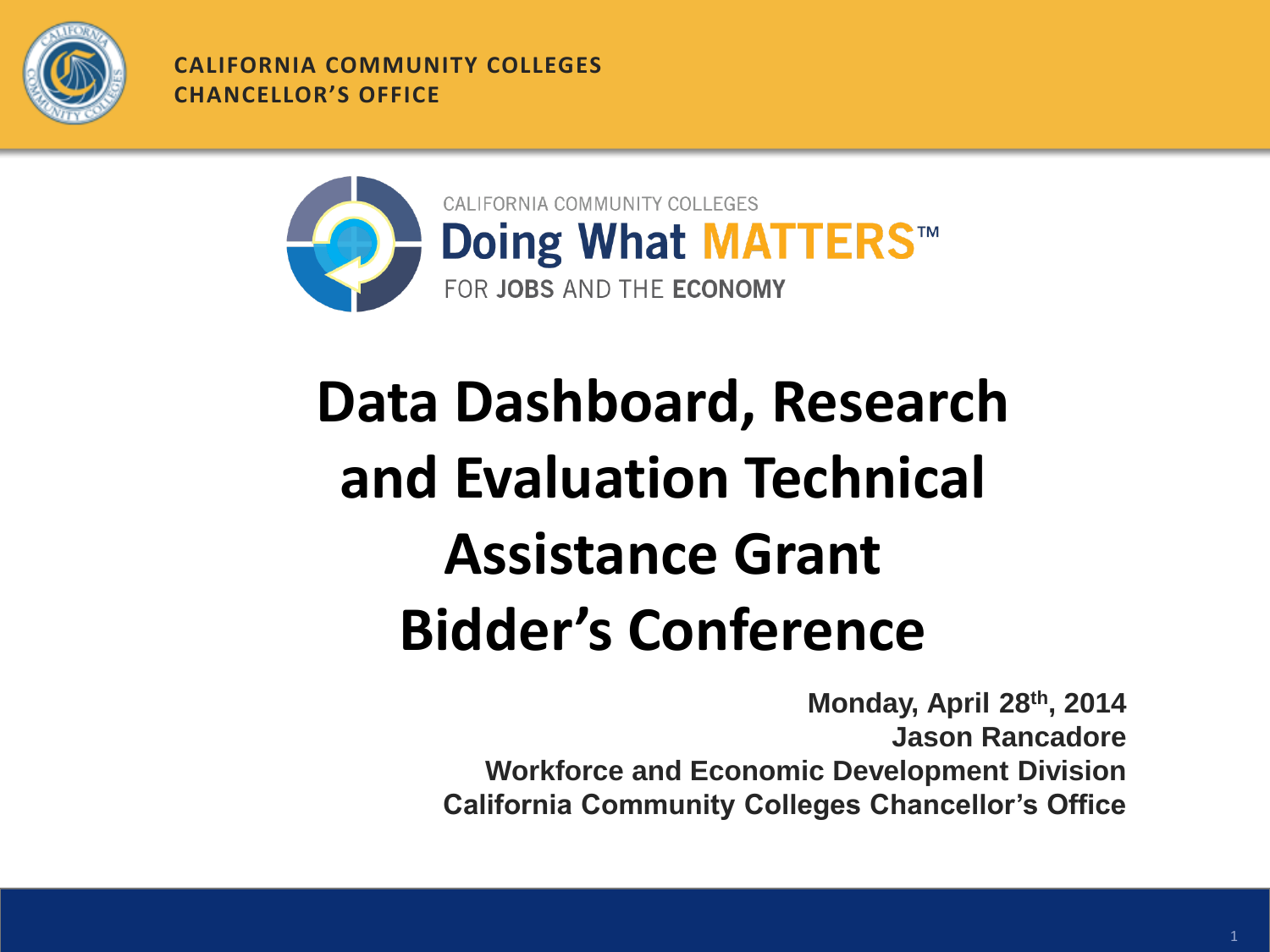

**Bidder's Conference Overview**

### **Format of Bidder's Conference**

[http://extranet.cccco.edu/Divisions/WorkforceandEc](http://extranet.cccco.edu/Divisions/WorkforceandEconDev/WEDDRFAs/DivisionWebinars.aspx) [onDev/WEDDRFAs/DivisionWebinars.aspx](http://extranet.cccco.edu/Divisions/WorkforceandEconDev/WEDDRFAs/DivisionWebinars.aspx)

- Muting of Participants
- Overview of RFA Instruction, Terms & Conditions
- Questions & Answers
- Clarification Questions: Jason Rancadore at [jrancadore@cccco.edu](mailto:jdunn@cccco.edu)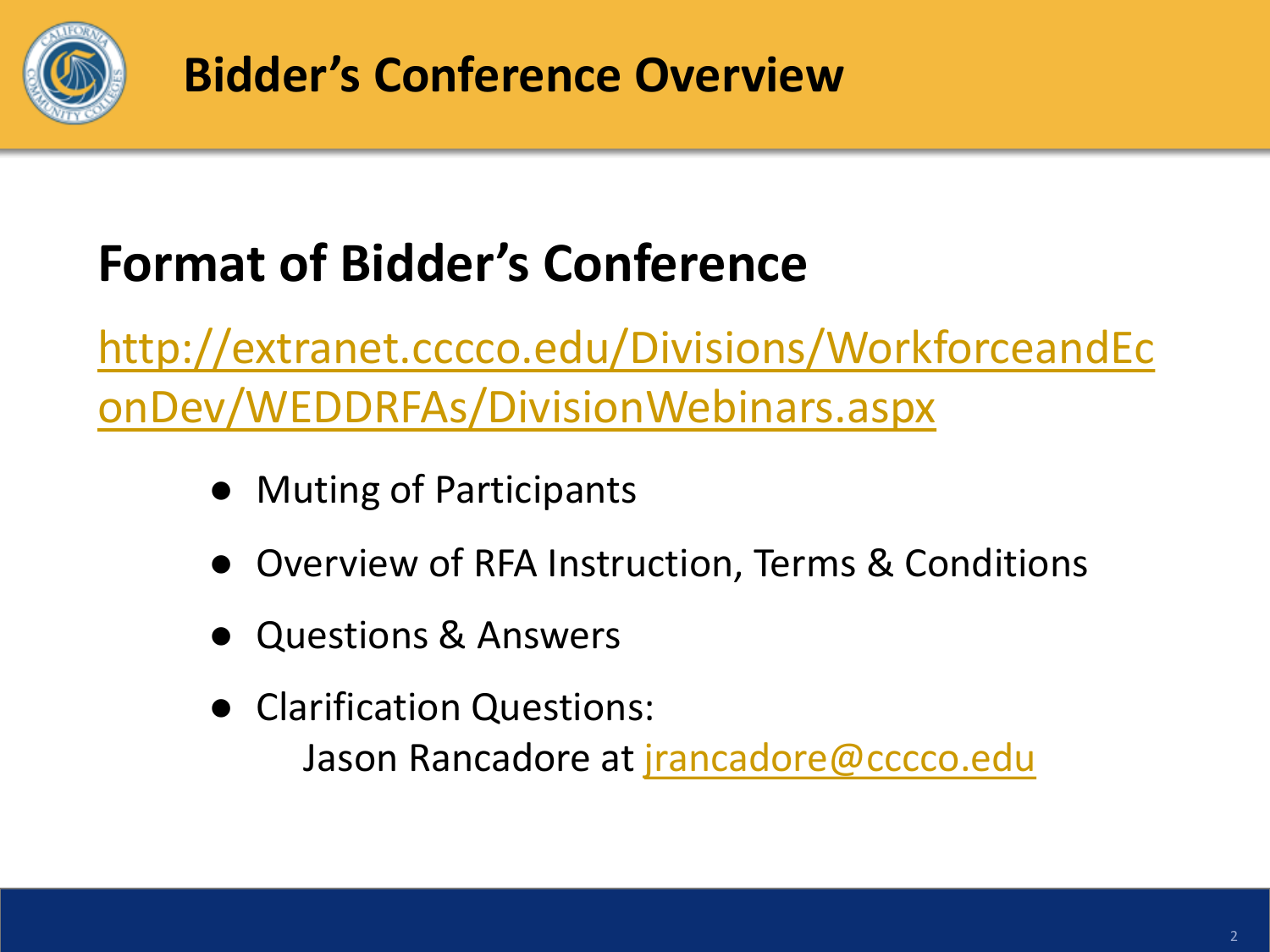

#### **Funding Overview**

Funding Package:

- One (1) grant for \$700,000 for one (1) year, with possibility of renewal and additional funding.
- SB1402 funding source
- 10% match required
- Serve as a fiscal agent for subcontracts
- Current activities include LaunchBoard.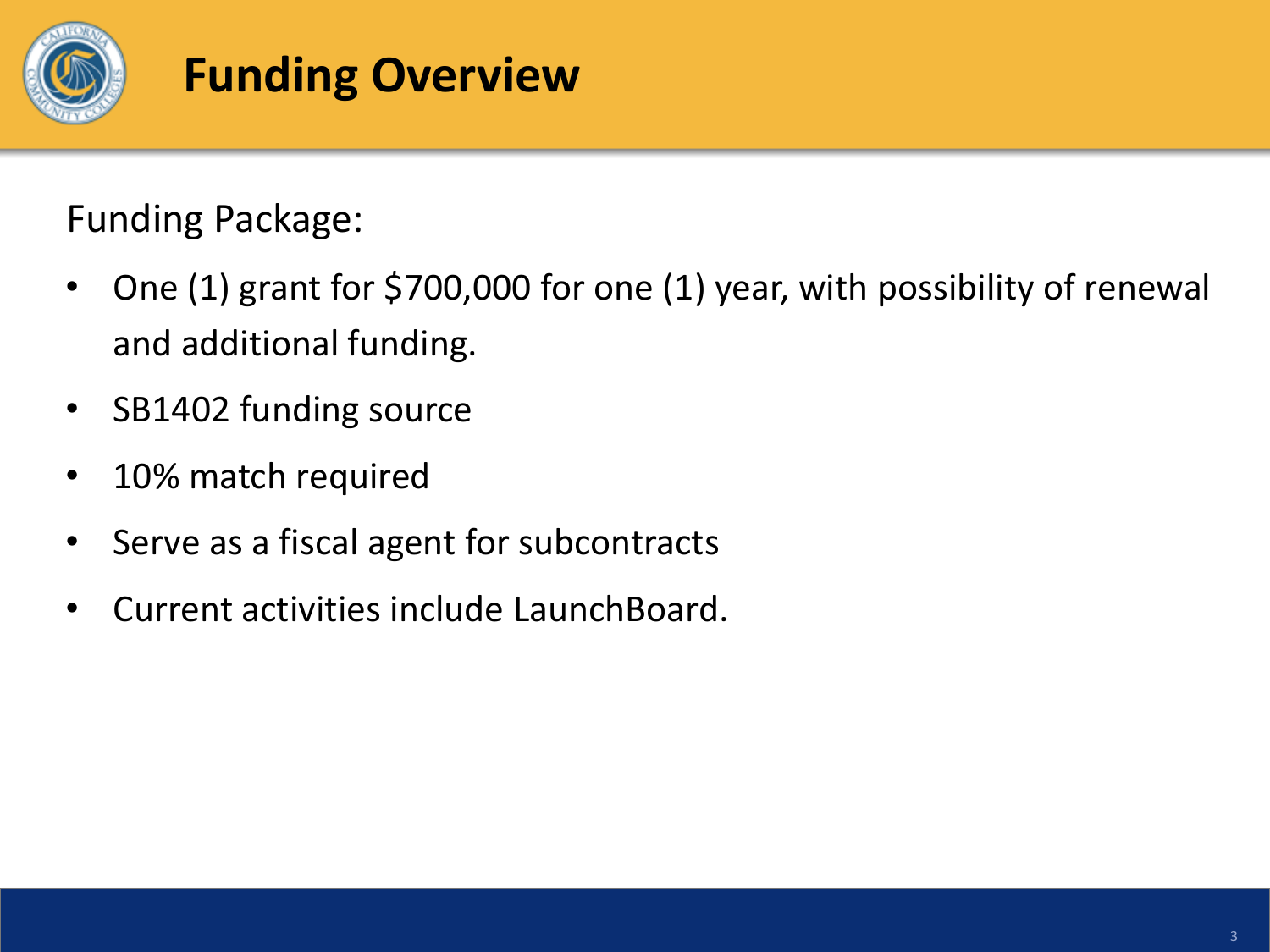

### **Program Overview/Objectives**

#### *Overview:*

The Chancellor's Office is looking for Community College District to serve as the **fiscal agent** to subcontractors for all activities in regards to the accountability, research and evaluation of the Economic and Workforce Development Program (SB1402) .

#### *Objectives: (page 1-2)*

- Statewide Accountability Dashboard Development (LaunchBoard)
- Field Integration of Accountability Dashboard
- Program Evaluation
- System Innovation and Tool Development
- Quality Assurance
- Mini Grants
- **Research**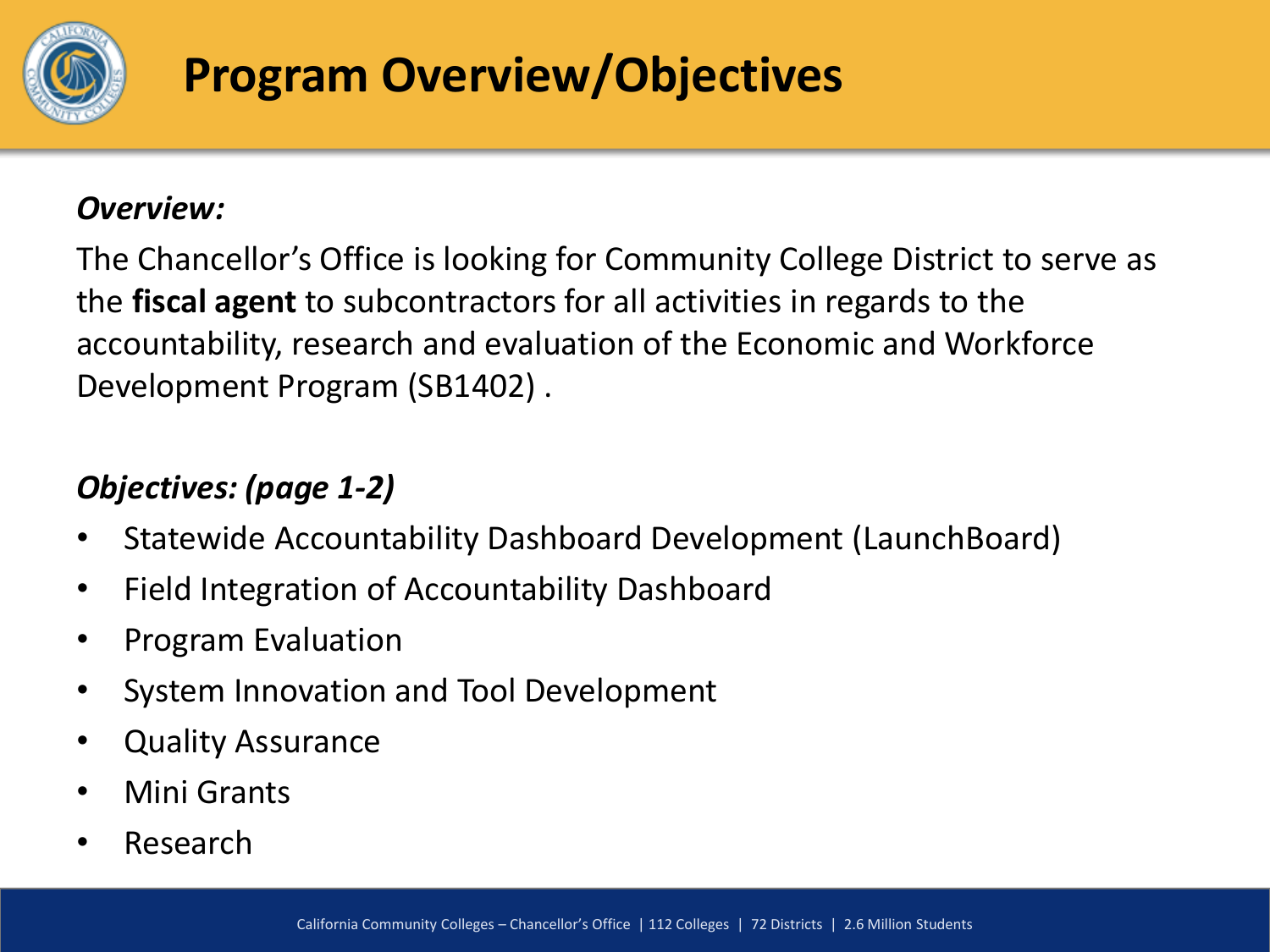

# **Eligibility**

- Only the following California Community College Districts:
	- Butte, Coast, Napa, North Orange, Pasadena, Riverside, San Diego, San Joaquin Delta, and South **Orange**
- In order to be eligible for funding an application must meet a minimum score of 75 points
- The Chancellor's Office will consider past performance of grantees prior to awarding additional funds to those reapplying for contracts and grants, and shall deny applications from grantees that exhibited unsatisfactory performance.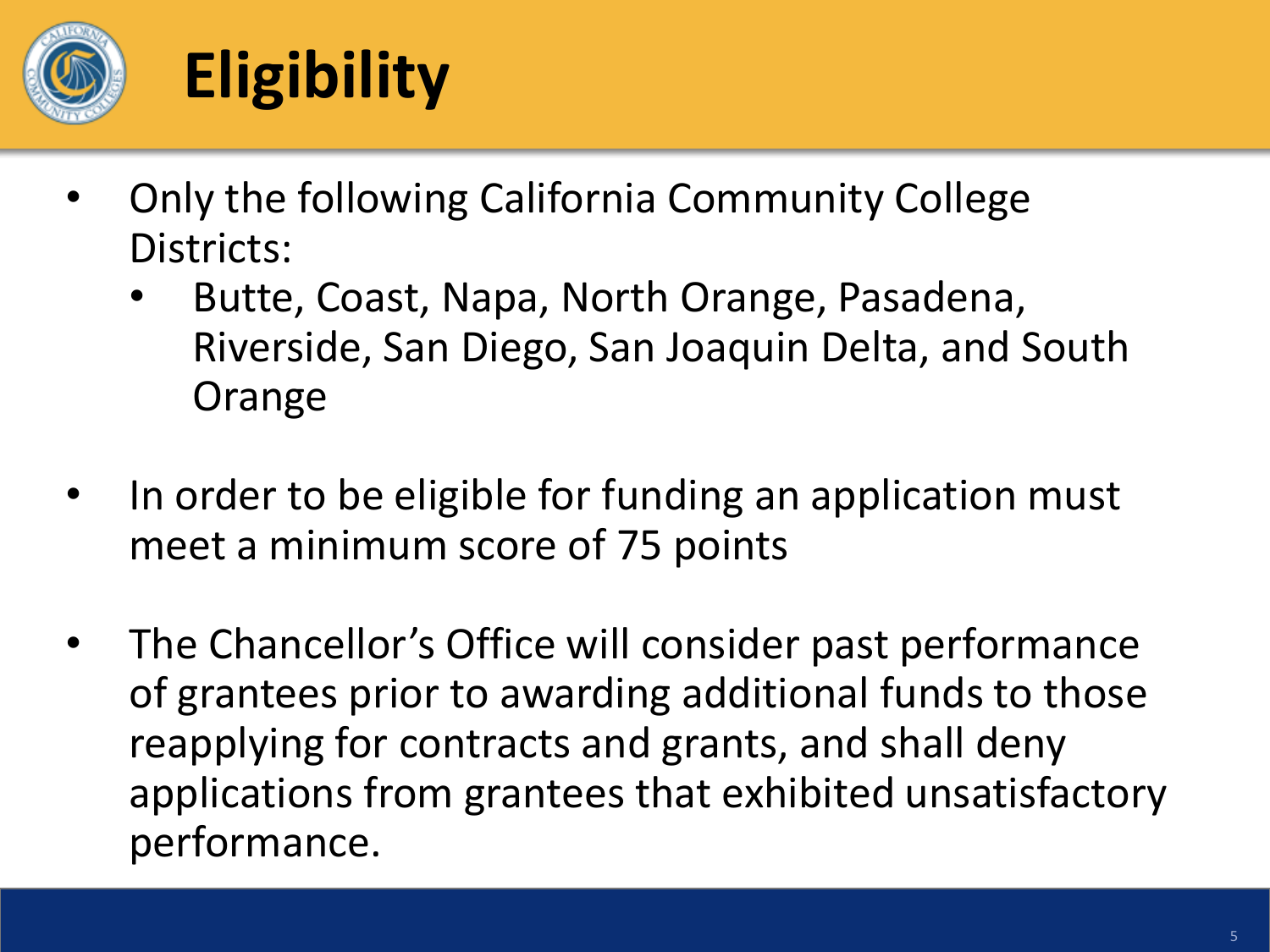

## **Performance Period**

- Awarded for a single year, from July 9, 2014 to June 30, 2015
- No extensions will be granted for this funding, unless approved by the Chancellor's Office due to special circumstances
- If grant is successful, additional funding is possible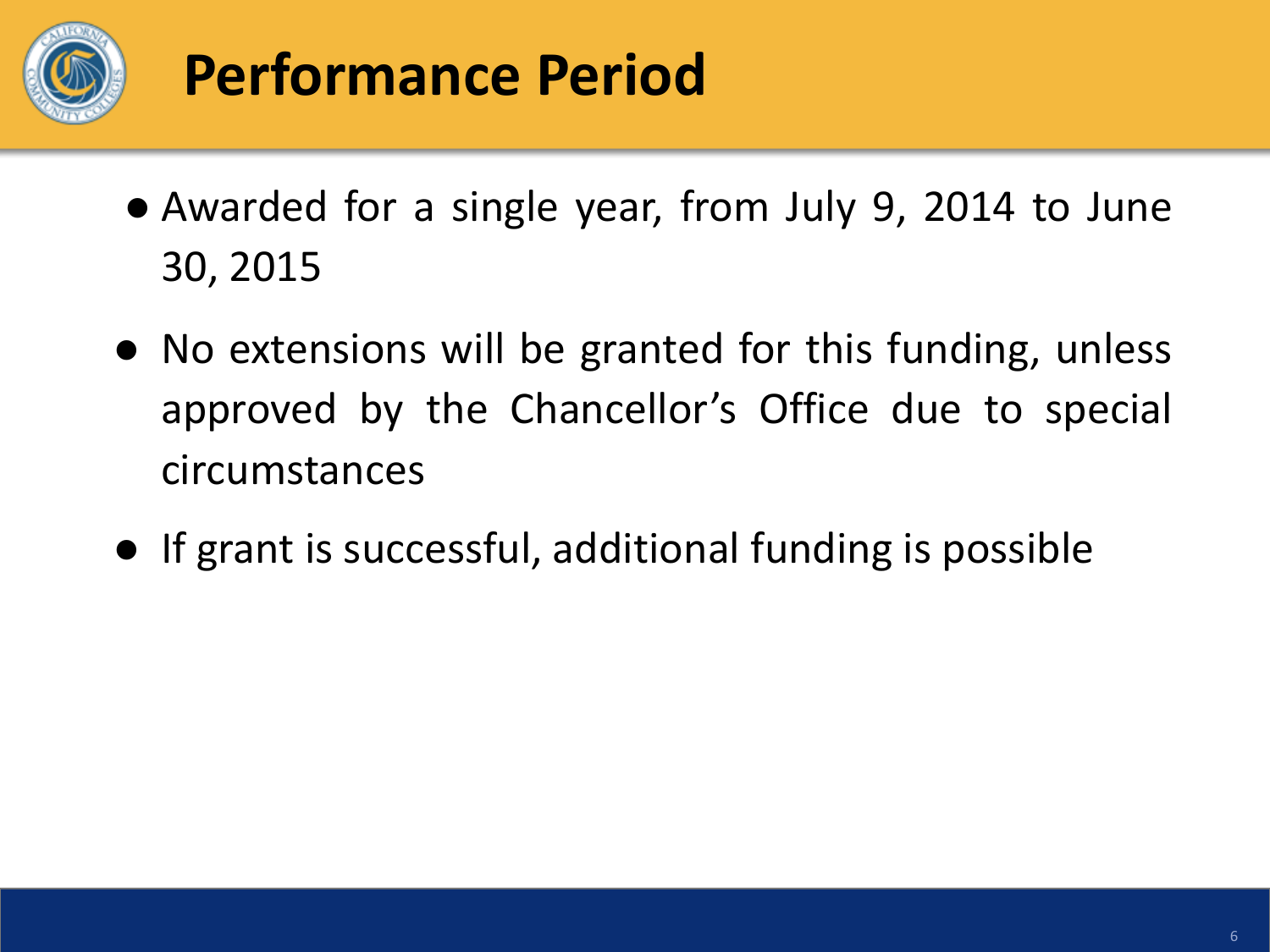

#### **Emailed Questions**

- What is the allowance for staff time  $-$  project manager, contract specialist – in the budget?  $$35,000$  can be budgeted for staff time.
- All the items listed under the Objectives on pages 1-3 of the RFA Instructions will be completed by subcontractors, correct? Yes, it is expected that all work listed in the objectives will be done by subcontractors. The awardee will be responsible for procuring, contracting and monitoring.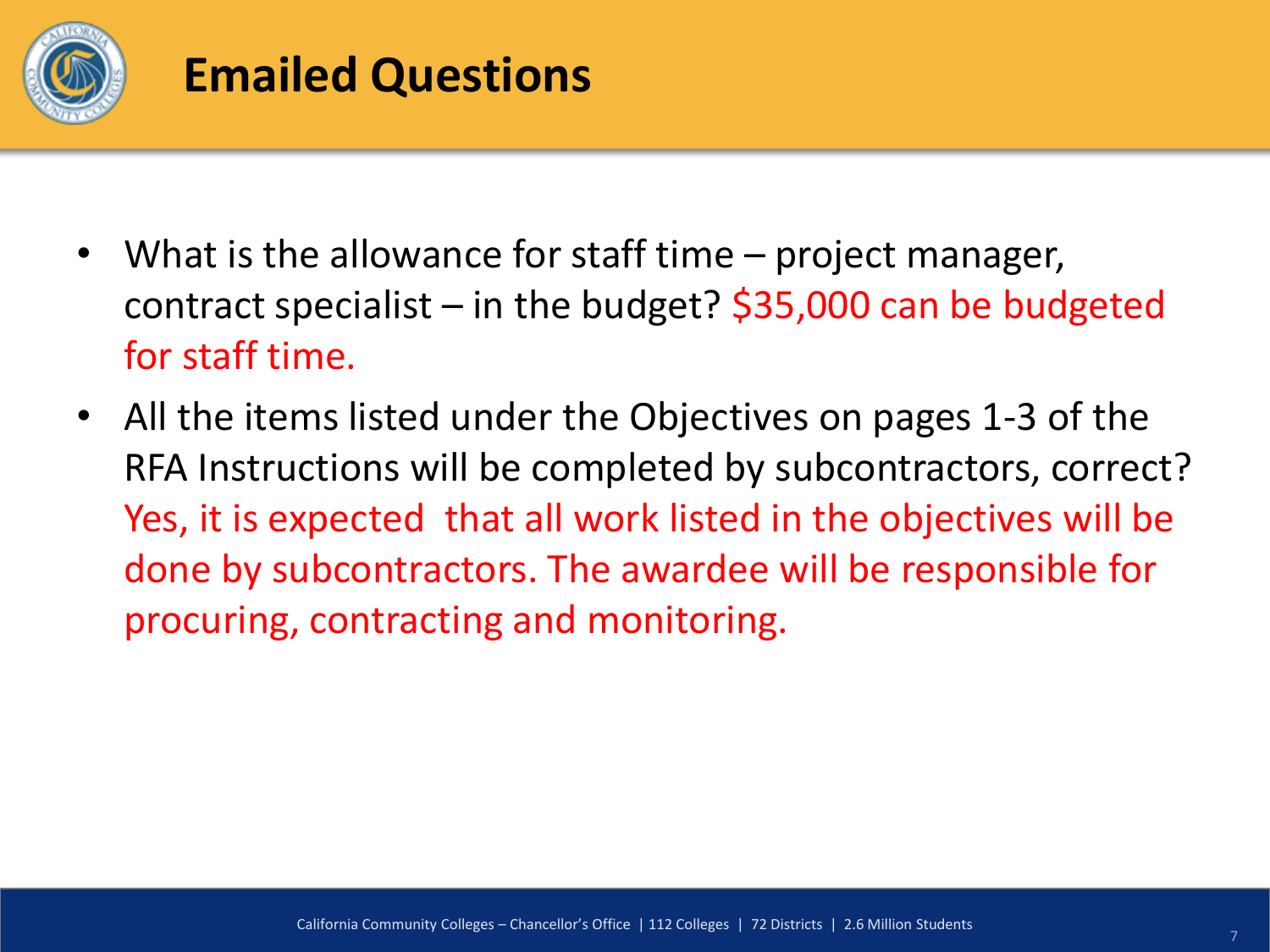

#### **Emailed Questions**

- Should the workplan detail how we would manage the subcontracts or should it contain the details about how the project Objectives (pages 1-3 of the RFA Instructions) are accomplished? Yes, the work plan should detail how the District intends to procure, build, and implement contracts, which may include discussing bidding process and scoping. As well as payment to subcontracts.
- Please clarify what you want in the Need Section. In this section the Chancellor's Office would like to know how your District intends to be a fiscal agent. Answer and expand (if applicable) the assigned questions that were on SOI and you may also discuss internal or external competences your District may have (if applicable).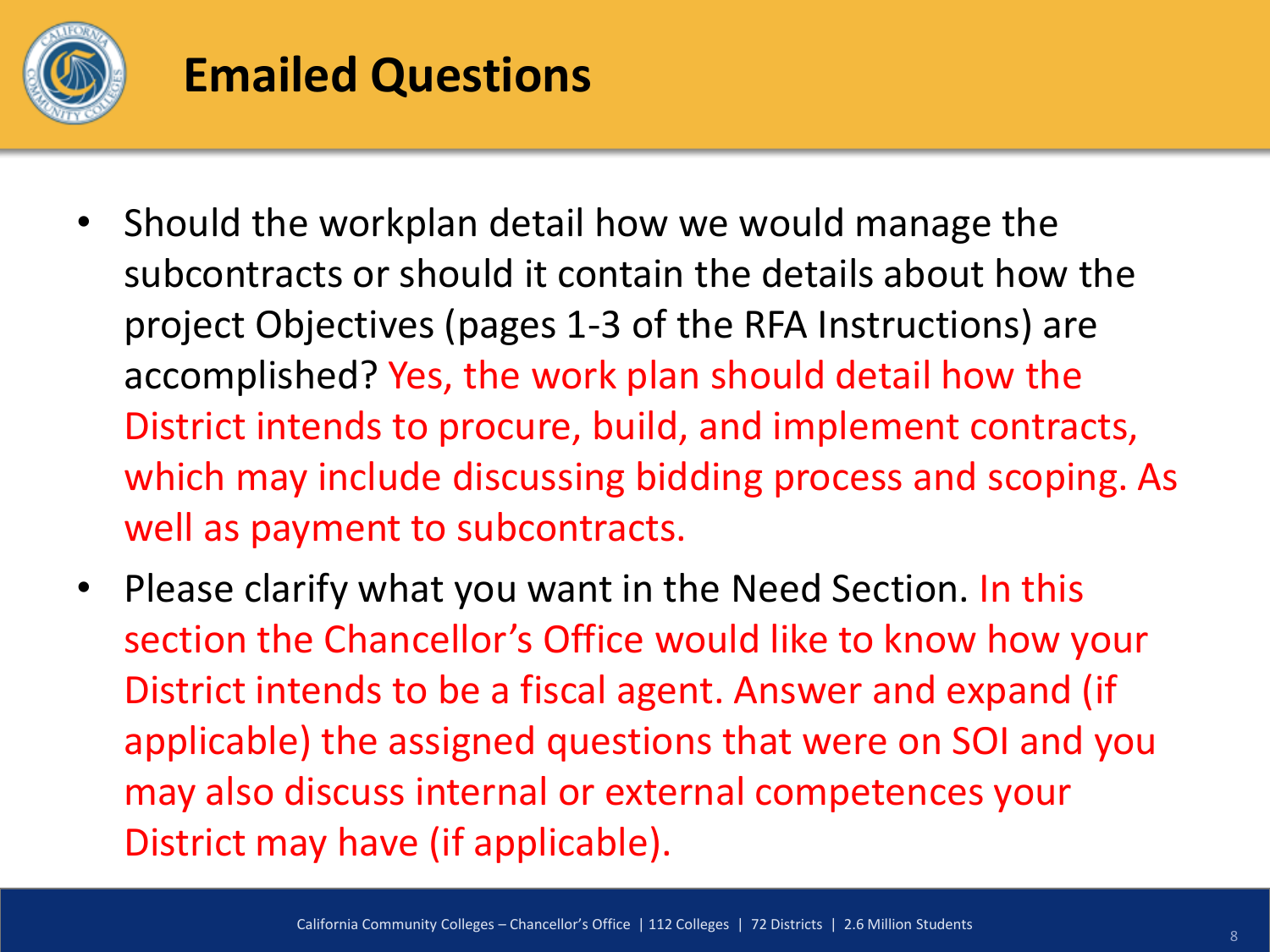

## **RFA Clarification**

If any ambiguity, conflict, discrepancy, omission, or other error in this RFA is discovered, immediately notify the Chancellor's Office of the error and request a written modification or clarification of the document. A clarifying addendum will be given to all parties who have obtained the RFA, without divulging the source of the request. Insofar as practical, the Chancellor's Office will give such notice to other interested parties, but the Chancellor's Office shall not be responsible for failure to do so.

Contact person for these Instructions and/or RFA Specification is:

Jason Rancadore (916) 322-6888 **[jrancadore@cccco.edu](mailto:asingleton@cccco.edu)**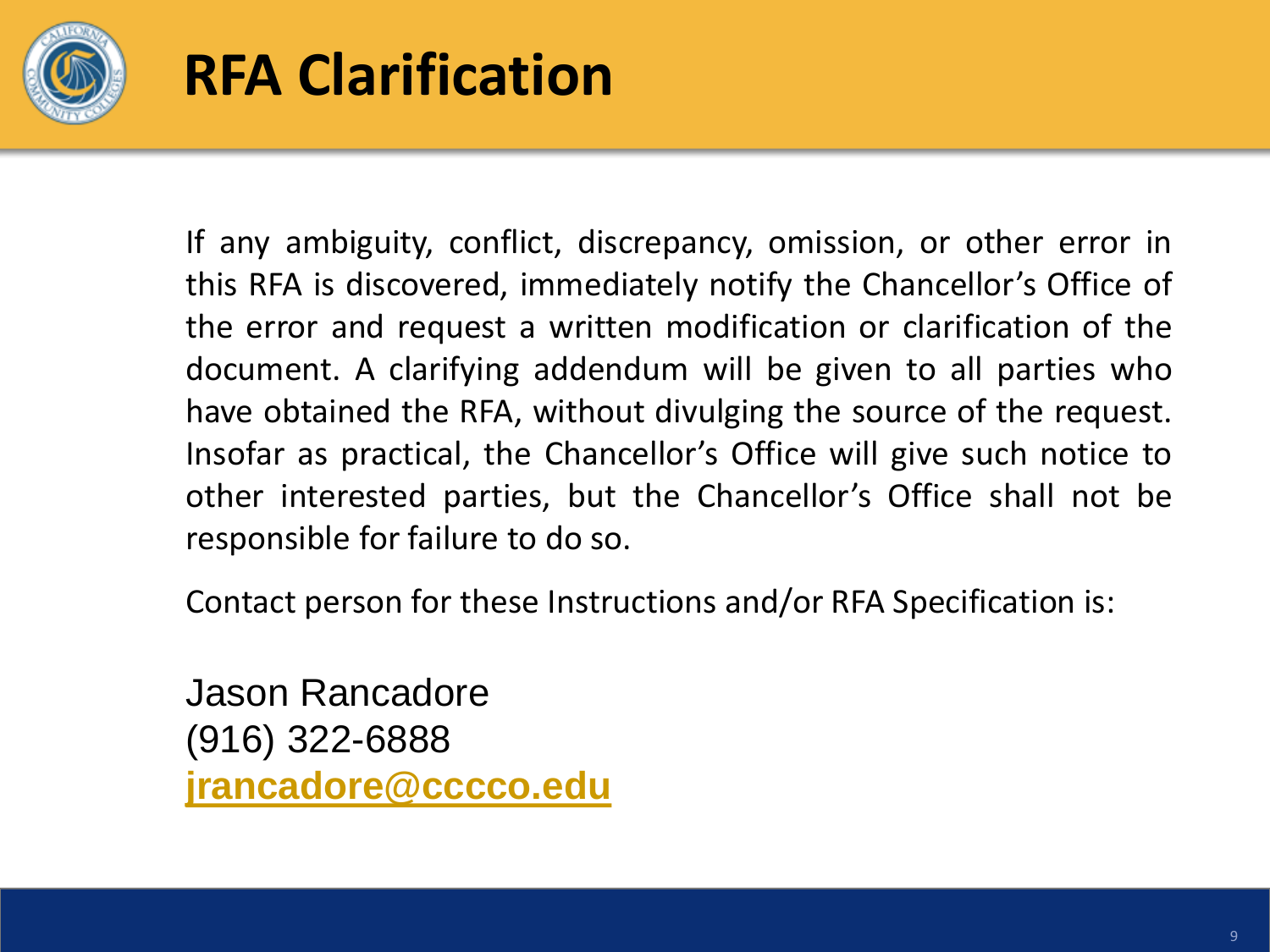

## **Application Format & Instructions**

- Follow the format and sequence instructions (in order to receive the highest possible score).
- To avoid being disqualified application format instructions must be followed, all questions answered, and all data supplied.
- The RFA Specification and Appendix B forms will be used as tools.
- Grant applications are scored based on a maximum of 100 points as indicated on the table to the right.
- A minimum averaged score of 75 must be obtained within the reading process in order to be considered for funding.
- The Chancellor's Office may require the applicant to make adjustments in the budget, annual workplan, or other aspects of the application prior to funding the grant.

|                                                                      | Maximum points |
|----------------------------------------------------------------------|----------------|
|                                                                      |                |
| <b>Need</b>                                                          | 10             |
|                                                                      |                |
| Response to Need                                                     | 20             |
|                                                                      |                |
| Annual Workplan                                                      | 25             |
|                                                                      |                |
| Application Budget Summary/Application Budget<br><b>Detail Sheet</b> | 15             |
|                                                                      |                |
| <b>Project Management</b>                                            | 15             |
|                                                                      |                |
| <b>Dissemination</b>                                                 | 5              |
|                                                                      |                |
| Feasibility of the Project                                           | 10             |
|                                                                      |                |
| <b>Total Points</b>                                                  | 100            |
|                                                                      |                |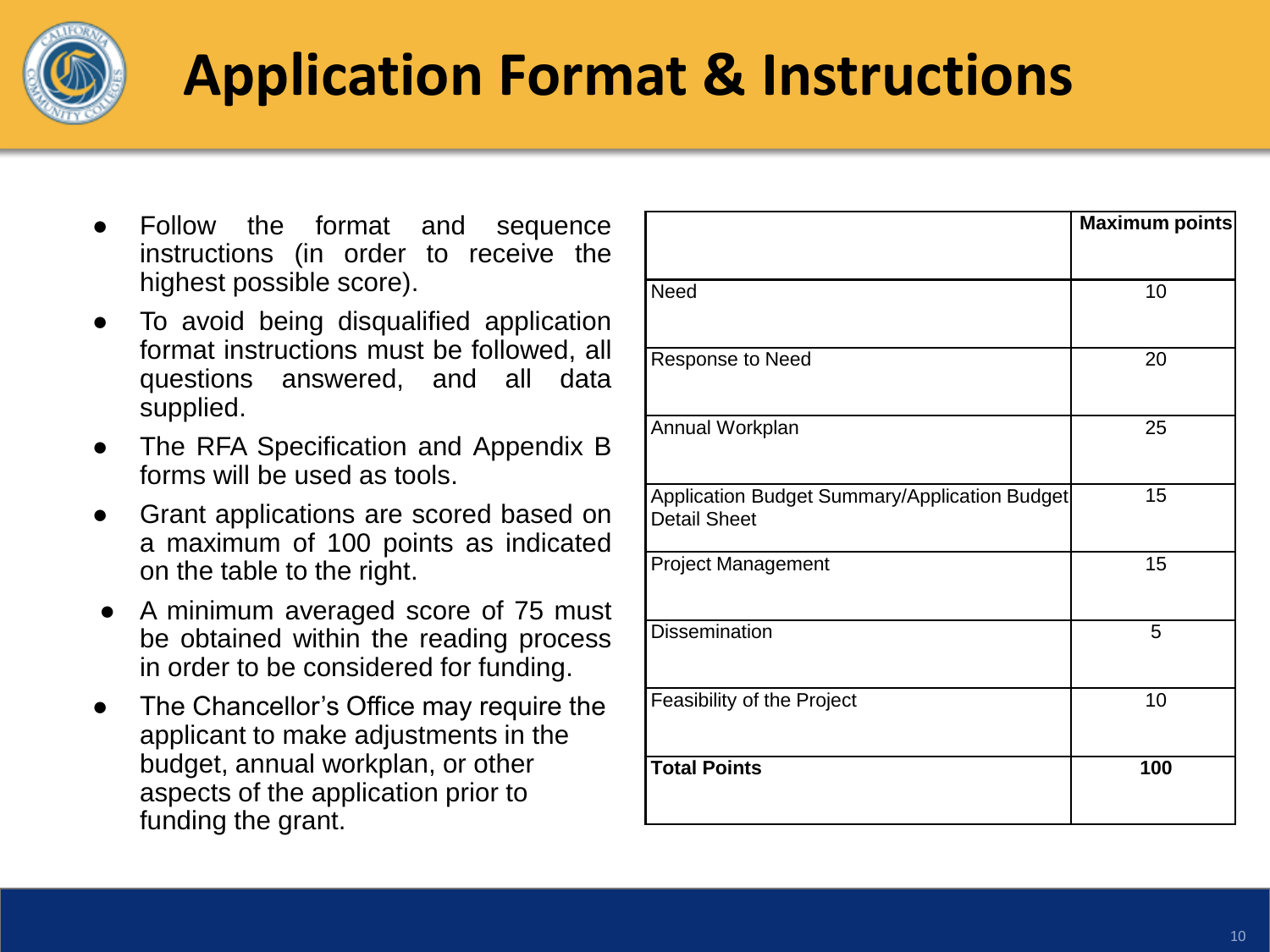

All narrative sections of the application must have 1" margins, single or double spaced, and 12pt Arial font. All narratives have a page limit.

- **Face Sheet**
- Cover Letter
- **Contact Page**
- Application Abstract *(1 page)*
- Table of Contents
- Need *(5 pages,10 points)*
- Response To Need *(7 pages,15 points)*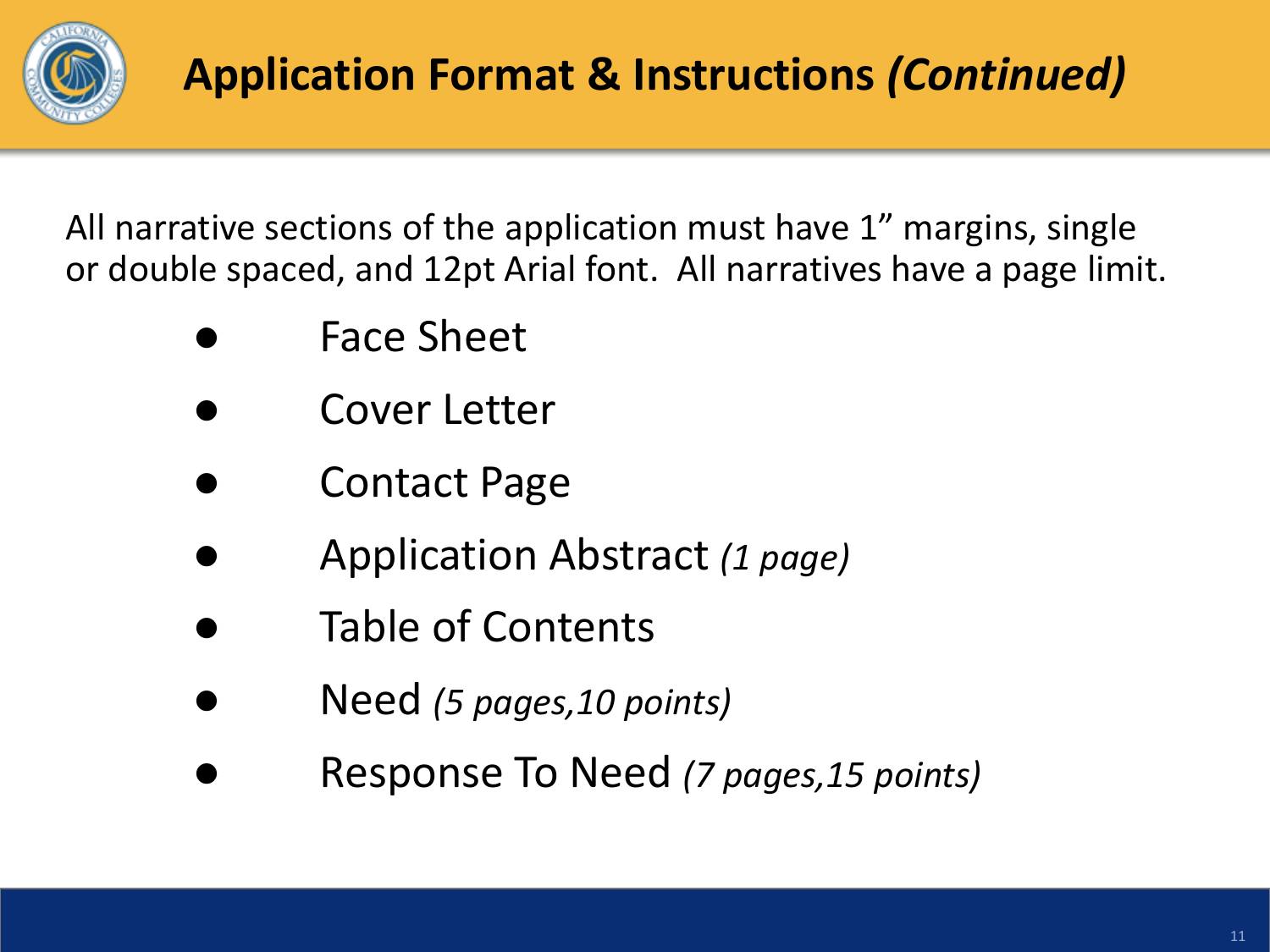

- Annual Workplan (25 *points)* 
	- ► Objectives
	- ► Procedures Activities
	- ► Timelines
	- ► Responsible Persons
	- ► Performance Outcomes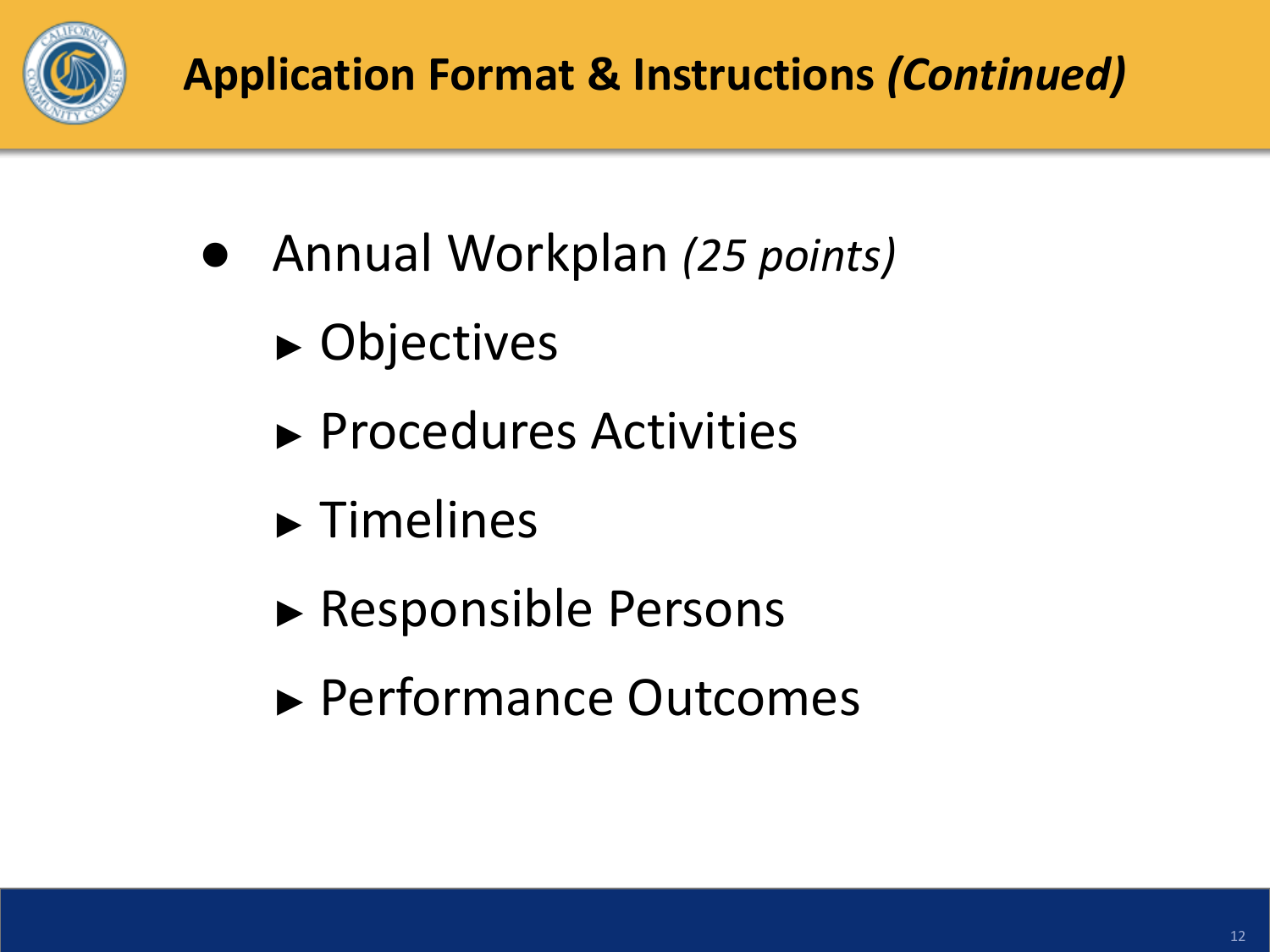

### **Application Format & Instructions** *(Continued)*

- Application Budget/Budget Detail (*15 points)*
	- ▶ Budget Detail Sheets
	- ▶ Budget Summary
	- ►Indirect Administrative Costs
	- ▶ Project Director Funding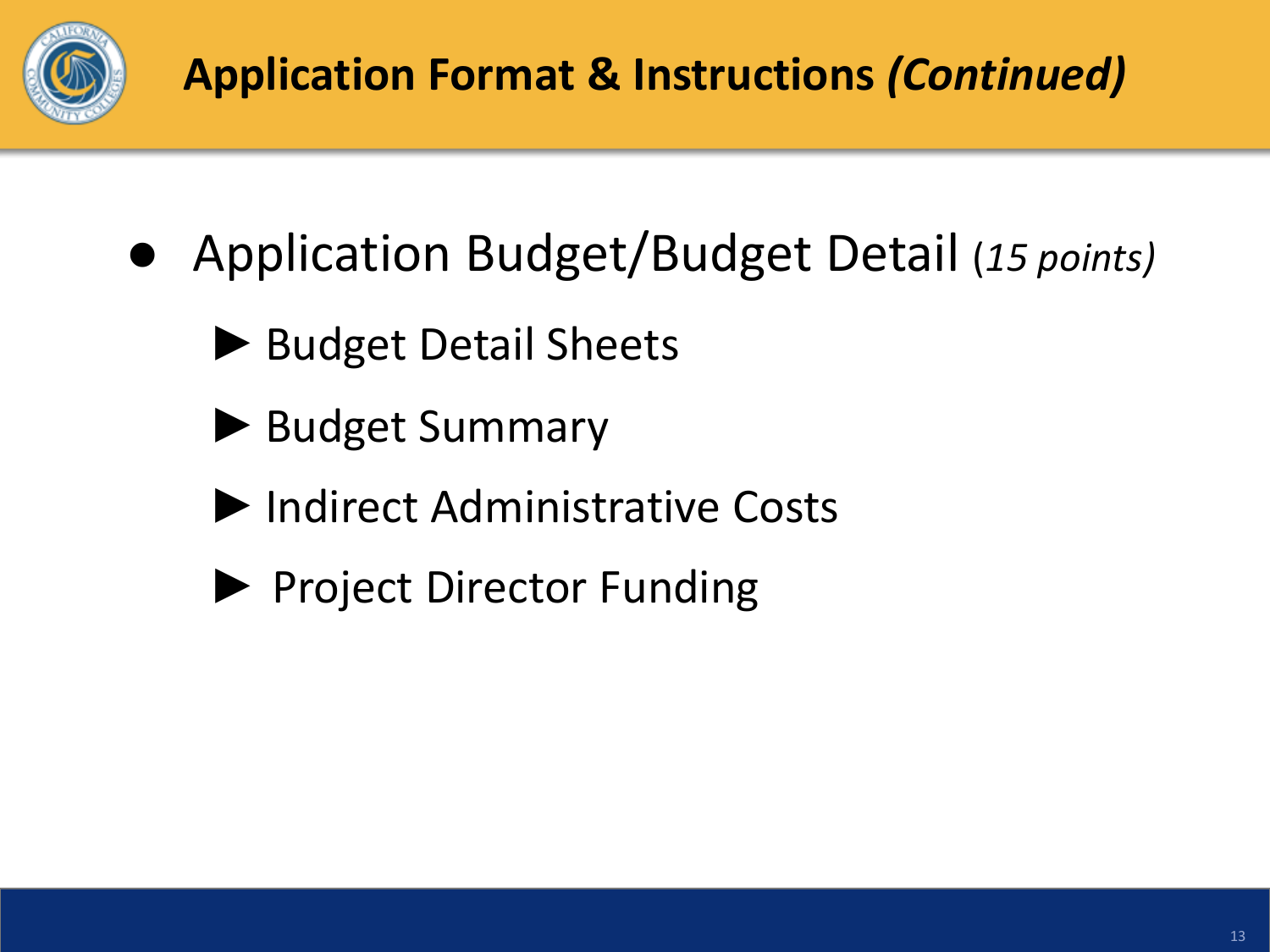

- Project Management Plan *(5 pages, 15 points)*
- Dissemination *(1 page, 5 points)*
- Overall Feasibility of the Project *(10 points)*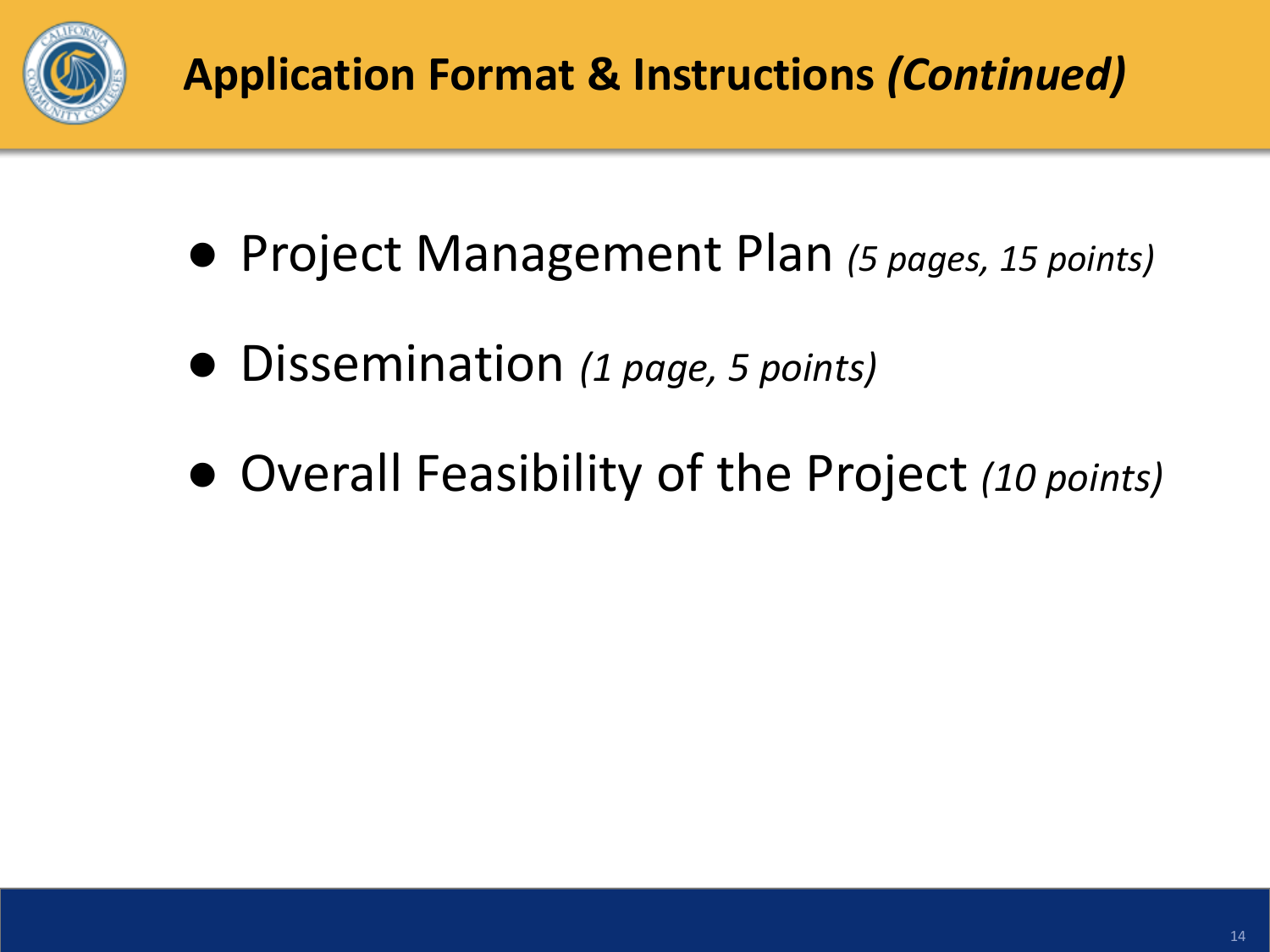

## **Calendar of Key Dates**

April 14, 2014 RFA Released June 30, 2015 Grant End Date

March 25, 2014 Statement of Interest Released April 7, 2014 Statement of Interest Due April 28, 2014 Bidder's Conference June 6, 2014 Deadline for Submitting Application June 13, 2014 Notification of Intent to Award June 30, 2014 Appeal Deadline July 7-8, 2014 Board of Governors Approval July 9, 2014 Grant Commencement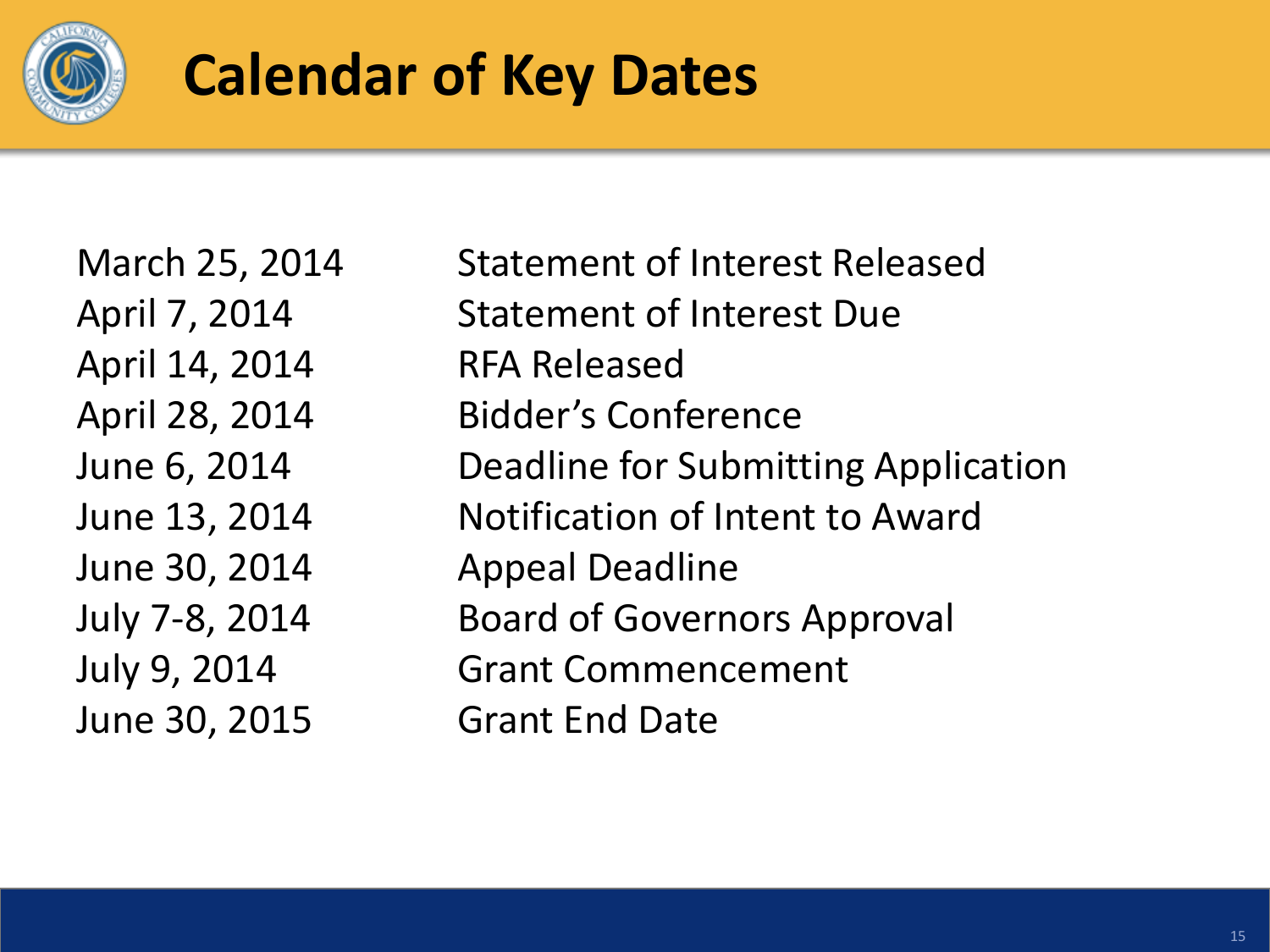

# **Appendix A Legal Terms and Conditions**

#### **1. Cost and Payments**

In consideration of satisfactory performance of the services described in the Grantee's application… Payment shall be made as follows:

- An advance payment of 40% of the total amount of first year budgeting of this Grant Agreement will be paid as soon as feasible after the Grant Agreement is fully executed. (verifying if this will be 40% or not)
- Grantee may submit request for progress payments at the time that year-to date quarterly and expenditures reports are submitted pursuant to section 4 of this Article. Payment will be made after review and approval of the quarterly reports by the Chancellor's Office. Progress payment(s) can only be made up to 90% of the total grant amount as the last 10% is withheld pending satisfactory performance and submittal of final performance and expenditure reports.
- A final payment will be calculated based on the Final Performance and Expenditure Reports due by August 30, 2015. If the total expenditure of funds by that date is less than the advance payment, the Chancellor's Office may invoice the Grantee for the excess amount. If the final report is late and/or cannot be approved by August 30, 2015 the allocation recipient can lose up to 10% of their funding.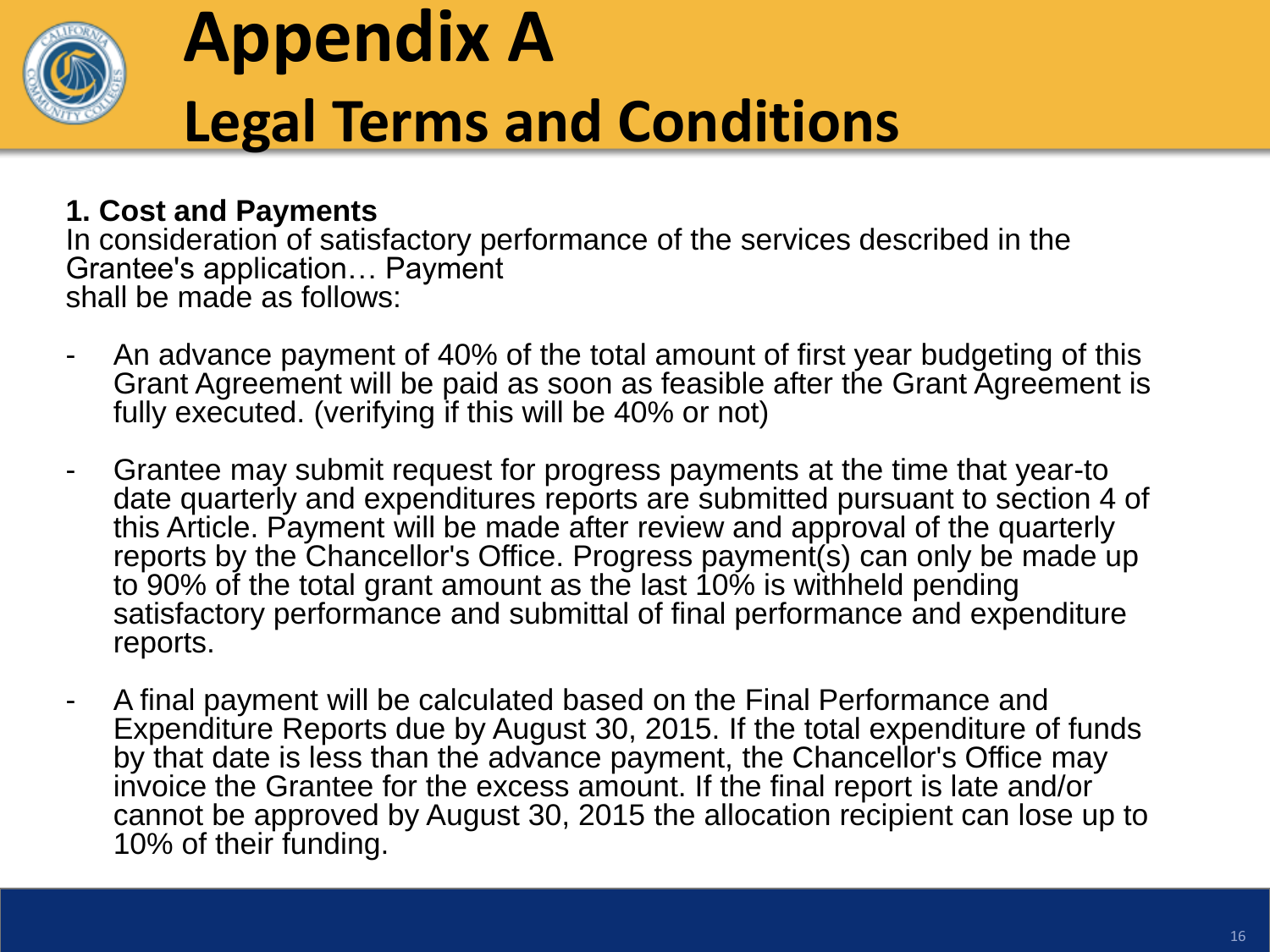

# **Appendix B Application Forms**

#### **Excel Workbook**

- Do First
- **Contact Page**
- Application Budget Summary
- Application Budget Detail Sheet
- Application Budget Detail Sheet (Format Example)
- Annual Workplan 1-5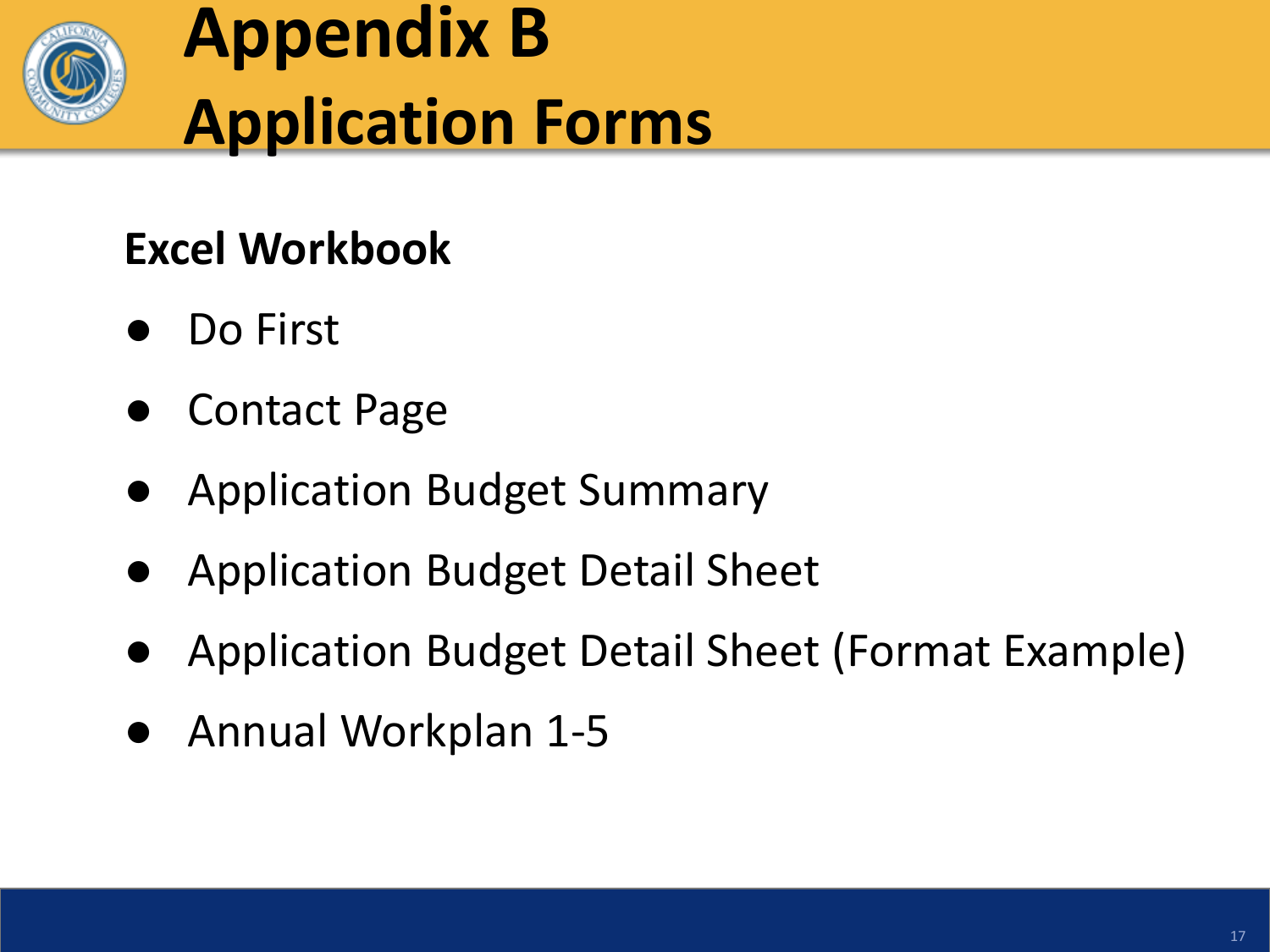

- Determining Allowable Costs
- Permissive Activities
- Allowability of General Costs